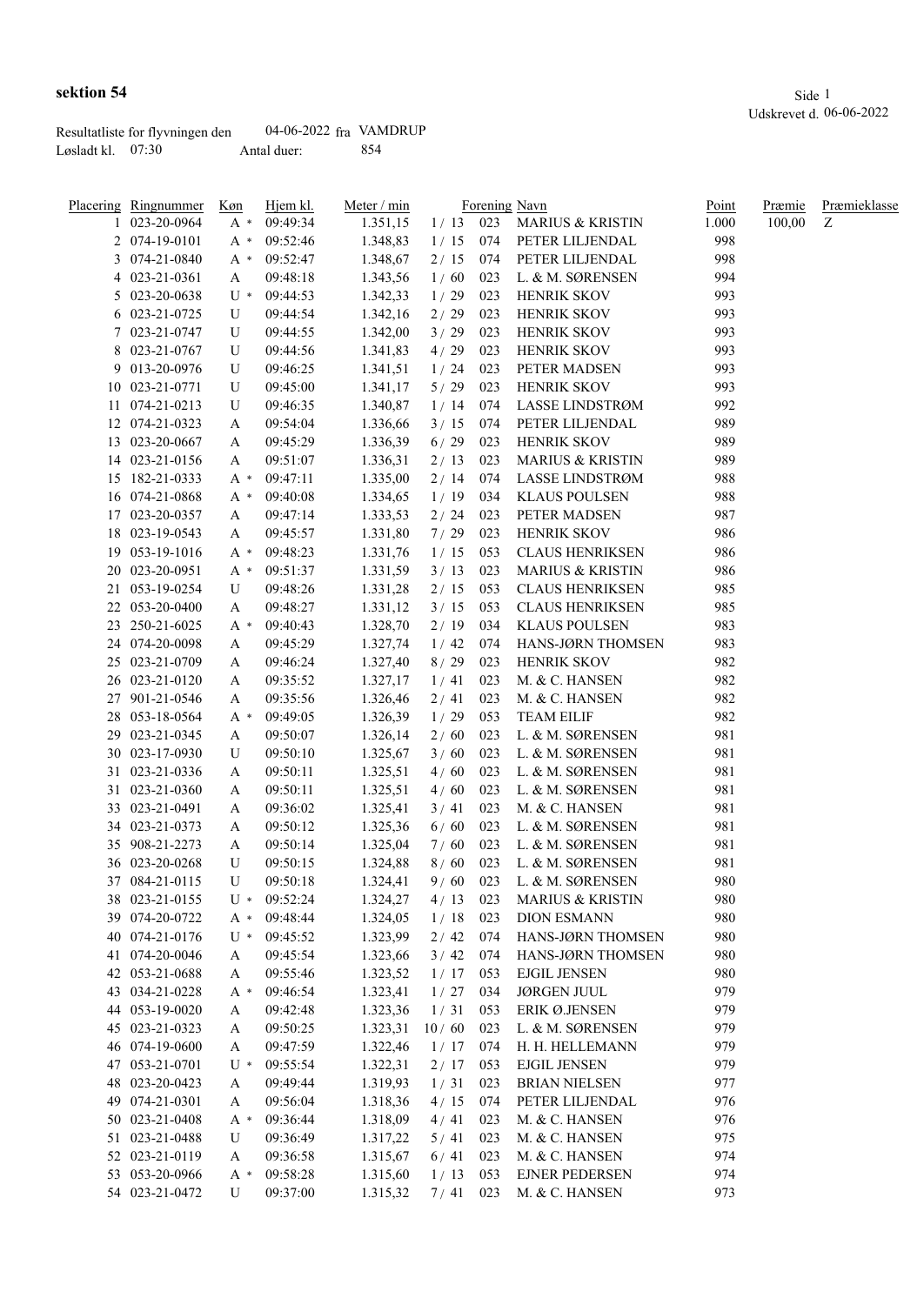|                     | Resultatliste for flyvningen den | 04-06-2022 fra VAMDRUP |      |
|---------------------|----------------------------------|------------------------|------|
| Løsladt kl. $07:30$ |                                  | Antal duer:            | -854 |

| Placering Ringnummer             | Køn    | Hjem kl.             | Meter / min        |              |            | Forening Navn                          | <u>Point</u> | Præmie | Præmieklasse |
|----------------------------------|--------|----------------------|--------------------|--------------|------------|----------------------------------------|--------------|--------|--------------|
| 55 053-20-0961                   | $A^*$  | 09:58:33             | 1.314,86           |              |            | 2 / 13 053 EJNER PEDERSEN              | 973          |        |              |
| 56 901-21-0028                   | A      | 09:37:04             | 1.314,63           | 8/41         | 023        | M. & C. HANSEN                         | 973          |        |              |
| 57 013-20-0975                   | A      | 09:49:21             | 1.313,28           | 3 / 24       | 023        | PETER MADSEN                           | 972          |        |              |
| 58 070-21-2823                   | A      | 09:37:20             | 1.311,88           | 9/41         | 023        | M. & C. HANSEN                         | 971          |        |              |
| 59 070-21-2815                   | A      | 09:37:22             | 1.311,54           | 10/41        | 023        | M. & C. HANSEN                         | 971          |        |              |
| 60 023-21-0710                   | U      | 09:48:06             | 1.311,06           | 9/29         | 023        | <b>HENRIK SKOV</b>                     | 970          |        |              |
| 61 023-20-0941                   | U      | 09:37:27             | 1.310,68           | 11/41        | 023        | M. & C. HANSEN                         | 970          |        |              |
| 62 053-21-0710                   | A      | 09:57:16             | 1.310,04           | 3/17         | 053        | <b>EJGIL JENSEN</b>                    | 970          |        |              |
| 63 182-21-0359                   | $U^*$  | 09:49:49             | 1.309,86           | 3/14         | 074        | LASSE LINDSTRØM                        | 969          |        |              |
| 64 074-19-0908                   | $U^*$  | 09:47:21             | 1.309,69           | 4/42         | 074        | HANS-JØRN THOMSEN                      | 969          |        |              |
| 65 023-21-0341                   | A *    | 09:51:54             | 1.309,48           | 11/60        | 023        | L. & M. SØRENSEN                       | 969          |        |              |
| 66 126-20-1639                   | A      | 09:46:54             | 1.308,67           | 1/21         | 074        | <b>OLE FABER</b>                       | 969          |        |              |
| 67 070-21-2824                   | U      | 09:37:40             | 1.308,45           | 12/41        | 023        | M. & C. HANSEN                         | 968          |        |              |
| 68 070-20-2427                   | U *    | 09:50:55             | 1.307,82           | 4/15         | 053        | <b>CLAUS HENRIKSEN</b>                 | 968          |        |              |
| 69 074-20-0186                   | U *    | 09:49:53             | 1.307,45           | 1/23         | 074        | <b>BRDR FOLKERSEN</b>                  | 968          |        |              |
| 70 023-20-0351                   | U *    | 09:50:00             | 1.307,18           | 4/24         | 023        | PETER MADSEN                           | 967          |        |              |
| 71 222-21-0286                   |        | 09:51:01             | 1.306,89           | 5/15         | 053        | <b>CLAUS HENRIKSEN</b>                 | 967          |        |              |
|                                  | A      |                      |                    |              |            |                                        |              |        |              |
| 72 023-21-0123<br>73 053-20-0955 | U<br>U | 09:50:04<br>09:51:04 | 1.306,56           | 5/24<br>6/15 | 023<br>053 | PETER MADSEN<br><b>CLAUS HENRIKSEN</b> | 967<br>967   |        |              |
|                                  |        |                      | 1.306,42           |              |            |                                        |              |        |              |
| 74 023-21-0130                   | A      | 09:50:05             | 1.306,40           | 6/24         | 023        | PETER MADSEN                           | 967          |        |              |
| 75 224-21-1010                   | U      | 09:41:12             | 1.306,00           | 1/29         | 074        | <b>KARL CHRISTENSEN</b>                | 967          |        |              |
| 76 053-19-0244                   | U      | 09:51:08             | 1.305,81           | 7/15         | 053        | <b>CLAUS HENRIKSEN</b>                 | 966          |        |              |
| 77 023-20-0056                   | A      | 09:54:25             | 1.305,78           | 5/13         | 023        | <b>MARIUS &amp; KRISTIN</b>            | 966          |        |              |
| 78 074-21-0020                   | A      | 09:41:19             | 1.304,84           | 2/29         | 074        | KARL CHRISTENSEN                       | 966          |        |              |
| 79 053-20-0993                   | A      | 09:59:42             | 1.304,76           | 3/13         | 053        | <b>EJNER PEDERSEN</b>                  | 966          |        |              |
| 80 053-20-0388                   | A      | 09:51:17             | 1.304,42           | 8/15         | 053        | <b>CLAUS HENRIKSEN</b>                 | 965          |        |              |
| 81 053-21-0530                   | A      | 09:51:27             | 1.304,20           | 2/29         | 053        | <b>TEAM EILIF</b>                      | 965          |        |              |
| 82 023-21-0346                   | A      | 09:52:29             | 1.304,12           | 12/60        | 023        | L. & M. SØRENSEN                       | 965          |        |              |
| 83 053-20-0895                   | A *    | 09:51:28             | 1.304,05           | 3/29         | 053        | <b>TEAM EILIF</b>                      | 965          |        |              |
| 84 023-20-0512                   | A *    | 09:52:02             | 1.303,81           | 1/10         | 023        | <b>BJARNE RASMUSSEN</b>                | 965          |        |              |
| 85 023-20-0429                   | A      | 09:51:29             | 1.303,60           | 2/31         | 023        | <b>BRIAN NIELSEN</b>                   | 965          |        |              |
| 86 023-21-0319                   | A      | 09:52:34             | 1.303,36           | 13/60        | 023        | L. & M. SØRENSEN                       | 965          |        |              |
| 87 074-21-0535                   | U      | 09:50:29             | 1.303,14           | 1/18         | 074        | <b>BRIAN JENSEN</b>                    | 964          |        |              |
| 88 074-21-0851                   | A      | 09:51:02             | 1.302,46           | 2/18         | 023        | <b>DION ESMANN</b>                     | 964          |        |              |
| 89 053-21-0684                   | A      | 09:58:09             | 1.302,23           | 4/17         | 053        | <b>EJGIL JENSEN</b>                    | 964          |        |              |
| 90 182-21-0398                   | A      | 09:50:36             | 1.302,06           | 2/18         | 074        | <b>BRIAN JENSEN</b>                    | 964          |        |              |
| 91 074-20-0852                   | $U^*$  | 09:41:36             | 1.302,03           | 3/29         | 074        | <b>KARL CHRISTENSEN</b>                | 964          |        |              |
| 92 074-21-0327                   | A      | 09:57:55             | 1.301,87           | 5/15         | 074        | PETER LILJENDAL                        | 964          |        |              |
| 93 901-21-0545                   | U      | 09:38:19             | 1.301,83           | 13/41        | 023        | M. & C. HANSEN                         | 963          |        |              |
| 94 182-21-0337                   | $U^*$  | 09:50:42             | 1.301,63           | 4/14         | 074        | LASSE LINDSTRØM                        | 963          |        |              |
| 95 074-21-0832                   | A      | 09:57:58             | 1.301,43           | 6/15         | 074        | PETER LILJENDAL                        | 963          |        |              |
| 96 074-21-0143                   | A      | 09:41:40             | 1.301,37           | 4/29         | 074        | KARL CHRISTENSEN                       | 963          |        |              |
| 97 034-19-2045                   | A      | 09:48:52             | 1.300,75           | 1/50         | 034        | TH. KRISTENSEN                         | 963          |        |              |
| 98 901-20-4143                   | $U^*$  | 09:38:27             | 1.300,47           | 14/41        | 023        | M. & C. HANSEN                         | 962          |        |              |
| 99 023-20-0633                   | U      | 09:49:18             | $1.299,77$ 10 / 29 |              | 023        | <b>HENRIK SKOV</b>                     | 962          |        |              |
| 100 023-20-0609                  | U      | 09:49:19             | 1.299,61           | 11/29        | 023        | <b>HENRIK SKOV</b>                     | 962          |        |              |
| 101 023-20-0663                  | U      | 09:49:20             | $1.299,46$ $12/29$ |              | 023        | <b>HENRIK SKOV</b>                     | 962          |        |              |
| 101 023-21-0758                  |        | 09:49:20             | 1.299,46           | 12/29        | 023        | <b>HENRIK SKOV</b>                     | 962          |        |              |
| 103 023-20-0662                  | A      | 09:49:21             | 1.299,30           | 14/29        | 023        | <b>HENRIK SKOV</b>                     | 962          |        |              |
|                                  | A      |                      |                    |              |            |                                        |              |        |              |
| 104 074-21-0608                  | U *    | 09:47:54             | 1.299,18           | 2/21         | 074        | <b>OLE FABER</b>                       | 962          |        |              |
| 105 023-20-0650                  | A      | 09:49:24             | 1.298,84           | 15/29        | 023        | <b>HENRIK SKOV</b>                     | 961          |        |              |
| 106 074-21-0078                  | A *    | 09:50:30             | 1.298,78           | 2/17         | 074        | H. H. HELLEMANN                        | 961          |        |              |
| 107 034-21-0229                  | U      | 09:49:30             | 1.298,75           | 2/27         | 034        | <b>JØRGEN JUUL</b>                     | 961          |        |              |
| 108 074-18-0731                  | U      | 09:41:56             | 1.298,74           | 5/29         | 074        | KARL CHRISTENSEN                       | 961          |        |              |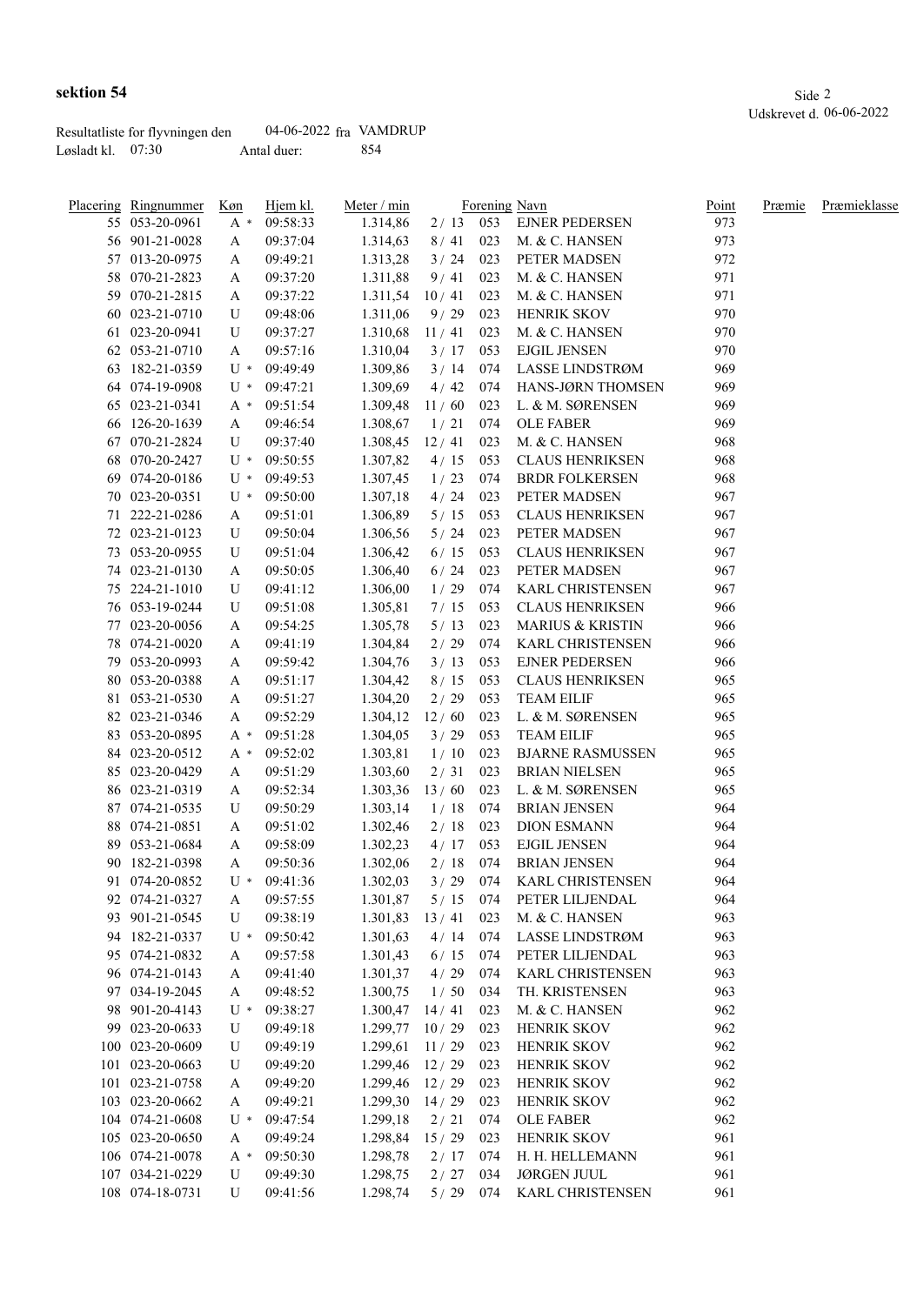|                     | Resultatliste for flyvningen den | 04-06-2022 fra VAMDRUP |      |
|---------------------|----------------------------------|------------------------|------|
| Løsladt kl. $07:30$ |                                  | Antal duer:            | -854 |

| Placering Ringnummer | Køn   | Hjem kl. | Meter / $min$      |       |     | Forening Navn                              | Point | Præmie | Præmieklasse |
|----------------------|-------|----------|--------------------|-------|-----|--------------------------------------------|-------|--------|--------------|
| 109 908-20-0013      | U     | 09:48:31 | 1.298,66           |       |     | 5 / 42 074 HANS-JØRN THOMSEN               | 961   |        |              |
| 109 074-21-0036      | U     | 09:48:31 | 1.298,66           | 5/42  |     | 074 HANS-JØRN THOMSEN                      | 961   |        |              |
| 111 113-19-0608      | U     | 09:50:31 | 1.298,62           | 3/17  |     | 074 H. H. HELLEMANN                        | 961   |        |              |
| 112 053-20-0802      | $U^*$ | 09:51:31 | 1.298,60           | 1/20  | 053 | <b>HANS BOJER</b>                          | 961   |        |              |
| 113 034-20-0111      | U     | 09:49:32 | 1.298,44           | 3/27  | 034 | <b>JØRGEN JUUL</b>                         | 961   |        |              |
| 114 034-21-0275      | A     | 09:49:34 | 1.298,13           | 4/27  | 034 | <b>JØRGEN JUUL</b>                         | 961   |        |              |
| 115 034-17-0917      | U     | 09:49:09 | 1.298,10           | 2/50  | 034 | TH. KRISTENSEN                             | 961   |        |              |
| 116 023-20-0366      | $U^*$ | 09:50:59 | 1.298,06           | 7/24  | 023 | PETER MADSEN                               | 961   |        |              |
| 117 908-20-0033      | A     | 09:48:35 | 1.298,03           | 7/42  | 074 | HANS-JØRN THOMSEN                          | 961   |        |              |
| 118 034-21-0221      | A     | 09:49:35 | 1.297,97           | 5/27  | 034 | <b>JØRGEN JUUL</b>                         | 961   |        |              |
| 119 074-20-0502      | U     | 09:48:02 | 1.297,93           | 3/21  | 074 | <b>OLE FABER</b>                           | 961   |        |              |
| 120 034-21-0222      | $U^*$ | 09:49:42 | 1.296,89           | 6/27  | 034 | <b>JØRGEN JUUL</b>                         | 960   |        |              |
| 121 053-21-0900      | U     | 09:48:00 | 1.296,78           | 1/7   | 074 | FINN LUNØ                                  | 960   |        |              |
| 122 034-18-1561      | U     | 09:49:18 | 1.296,70           | 3/50  | 034 | TH. KRISTENSEN                             | 960   |        |              |
| 123 074-21-0045      | A     | 09:42:17 | 1.295,30           | 6/29  | 074 | KARL CHRISTENSEN                           | 959   |        |              |
| 124 074-18-0815      | U *   | 09:48:55 | 1.294,92           | 8/42  | 074 | HANS-JØRN THOMSEN                          | 958   |        |              |
| 125 053-21-0642      | U     | 09:45:49 | 1.293,96           | 2/31  | 053 | ERIK Ø.JENSEN                              | 958   |        |              |
| 126 250-21-6044      | A     | 09:44:17 | 1.293,41           | 3/19  | 034 | <b>KLAUS POULSEN</b>                       | 957   |        |              |
| 127 053-16-8112      | A     | 10:01:03 | 1.293,10           | 4/13  | 053 | <b>EJNER PEDERSEN</b>                      | 957   |        |              |
| 128 250-21-6004      | A     | 09:44:21 | 1.292,77           | 4/19  | 034 | <b>KLAUS POULSEN</b>                       | 957   |        |              |
| 129 074-21-0320      |       | 09:59:00 | 1.292,40           | 7/15  | 074 | PETER LILJENDAL                            | 957   |        |              |
| 130 053-20-0973      | A     | 10:01:08 | 1.292,39           | 5/13  | 053 | <b>EJNER PEDERSEN</b>                      | 957   |        |              |
|                      | A     |          |                    |       |     |                                            |       |        |              |
| 131 233-21-0777      | A     | 09:42:35 | 1.292,37           | 7/29  | 074 | KARL CHRISTENSEN<br><b>CLAUS HENRIKSEN</b> | 956   |        |              |
| 132 053-21-0422      | U     | 09:52:40 | 1.291,77           | 9/15  | 053 |                                            | 956   |        |              |
| 133 074-21-0106      | $A^*$ | 09:51:13 | 1.291,36           | 1/11  | 074 | <b>TORBEN ANDERSEN</b>                     | 956   |        |              |
| 134 053-21-0683      | U     | 09:59:25 | 1.291,19           | 5/17  | 053 | <b>EJGIL JENSEN</b>                        | 956   |        |              |
| 135 182-21-0349      | A *   | 09:51:55 | 1.290,48           | 5/14  | 074 | LASSE LINDSTRØM                            | 955   |        |              |
| 136 053-19-0874      | A     | 10:01:24 | 1.290,11           | 6/13  | 053 | <b>EJNER PEDERSEN</b>                      | 955   |        |              |
| 137 023-21-0317      | U     | 09:54:03 | 1.289,93           | 14/60 | 023 | L. & M. SØRENSEN                           | 955   |        |              |
| 138 074-21-0509      | A     | 09:51:56 | 1.289,82           | 3/18  | 074 | <b>BRIAN JENSEN</b>                        | 955   |        |              |
| 139 023-21-0307      | U     | 09:54:04 | 1.289,78           | 15/60 | 023 | L. & M. SØRENSEN                           | 955   |        |              |
| 139 023-21-0355      | A     | 09:54:04 | 1.289,78           | 15/60 | 023 | L. & M. SØRENSEN                           | 955   |        |              |
| 141 023-21-0315      | U     | 09:54:06 | 1.289,49           | 17/60 | 023 | L. & M. SØRENSEN                           | 954   |        |              |
| 142 023-21-0326      | U     | 09:54:09 | 1.289,04           | 18/60 | 023 | L. & M. SØRENSEN                           | 954   |        |              |
| 143 126-20-1640      | A     | 09:49:00 | 1.288,90           | 4/21  | 074 | <b>OLE FABER</b>                           | 954   |        |              |
| 144 034-21-0081      | U     | 09:50:16 | 1.287,77           | 4/50  | 034 | TH. KRISTENSEN                             | 953   |        |              |
| 145 901-21-0021      | A     | 09:39:46 | $1.287,28$ 15/41   |       | 023 | M. & C. HANSEN                             | 953   |        |              |
| 146 023-21-0455      | U     | 09:39:52 | $1.286,29$ 16 / 41 |       | 023 | M. & C. HANSEN                             | 952   |        |              |
| 147 053-19-1186      | A *   | 09:53:27 | 1.286,02           | 4/29  | 053 | <b>TEAM EILIF</b>                          | 952   |        |              |
| 148 023-21-0329      | U     | 09:54:30 | $1.285,92$ 19/60   |       | 023 | L. & M. SØRENSEN                           | 952   |        |              |
| 149 074-20-0080      | A     | 09:49:54 | 1.285,82           | 9/42  | 074 | HANS-JØRN THOMSEN                          | 952   |        |              |
| 150 074-20-0076      | A     | 09:49:58 | $1.285,21$ 10/42   |       | 074 | HANS-JØRN THOMSEN                          | 951   |        |              |
| 151 908-21-0013      | A     | 09:49:59 | $1.285,05$ 11 / 42 |       | 074 | HANS-JØRN THOMSEN                          | 951   |        |              |
| 152 074-21-0142      | A     | 09:50:00 | $1.284,90$ 12/42   |       | 074 | HANS-JØRN THOMSEN                          | 951   |        |              |
| 153 074-21-0156      | A     | 09:50:01 | 1.284,75           | 13/42 | 074 | HANS-JØRN THOMSEN                          | 951   |        |              |
| 154 182-21-0400      | A *   | 09:52:30 | 1.284,69           | 4/18  | 074 | <b>BRIAN JENSEN</b>                        | 951   |        |              |
| 155 074-20-0042      | U     | 09:50:02 | 1.284,59           | 14/42 | 074 | HANS-JØRN THOMSEN                          | 951   |        |              |
| 156 074-21-0501      | A     | 09:52:32 | 1.284,39           | 5/18  | 074 | <b>BRIAN JENSEN</b>                        | 951   |        |              |
| 157 053-19-0888      | A *   | 10:02:06 | 1.284,17           | 7/13  | 053 | <b>EJNER PEDERSEN</b>                      | 950   |        |              |
| 158 053-21-0716      | A *   | 10:00:15 | 1.284,03           | 6/17  | 053 | <b>EJGIL JENSEN</b>                        | 950   |        |              |
| 159 053-20-0098      | A     | 09:46:53 | 1.283,88           | 3/31  | 053 | ERIK Ø.JENSEN                              | 950   |        |              |
| 160 023-20-0388      | A *   | 09:52:33 | 1.283,80           | 8/24  | 023 | PETER MADSEN                               | 950   |        |              |
| 161 074-21-0523      | $U^*$ | 09:52:37 | 1.283,64           | 6/18  | 074 | <b>BRIAN JENSEN</b>                        | 950   |        |              |
|                      |       |          |                    |       |     |                                            |       |        |              |
| 162 074-20-0177      | A     | 09:52:29 | 1.283,60           | 2/23  | 074 | <b>BRDR FOLKERSEN</b>                      | 950   |        |              |